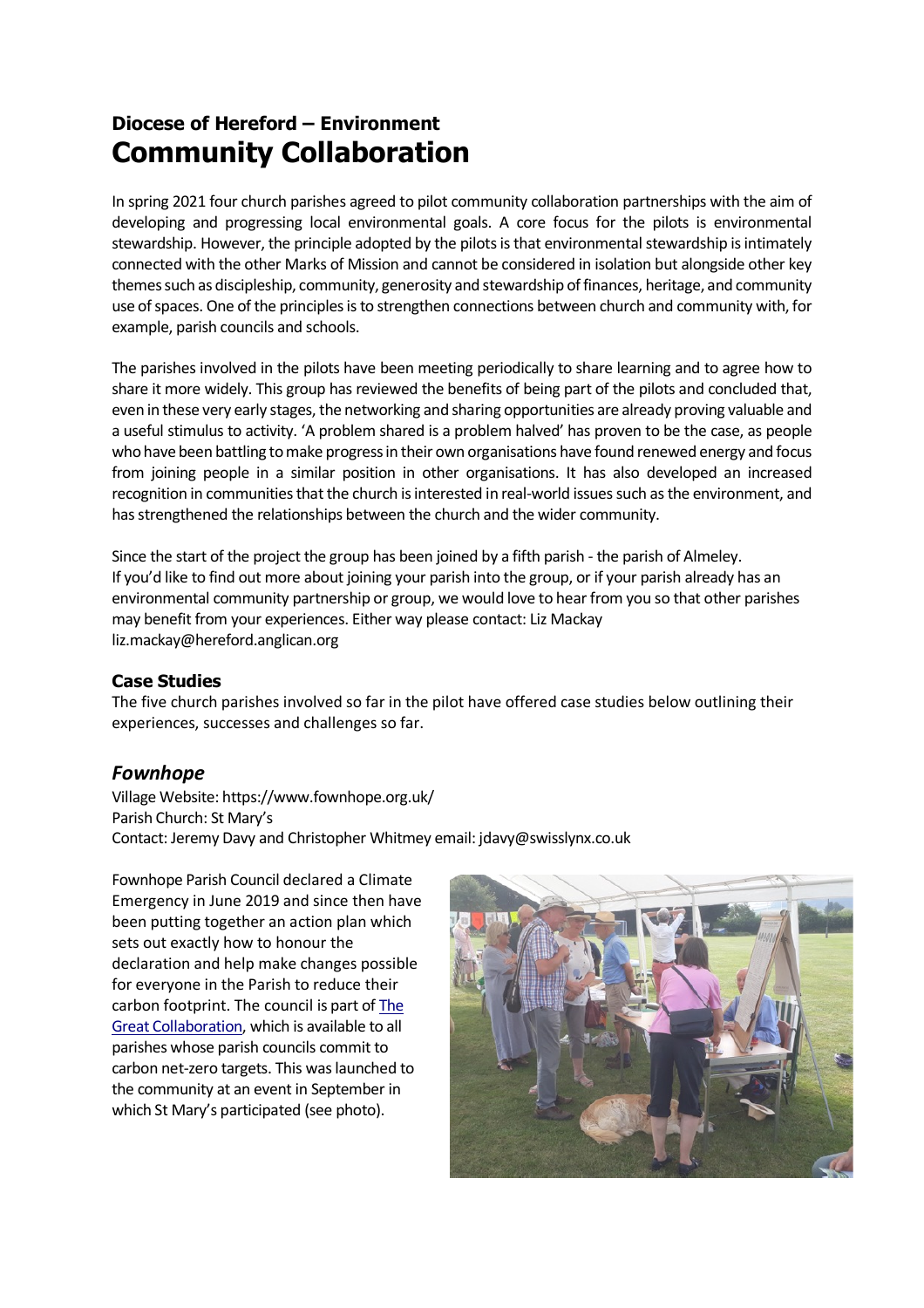Since becoming involved in the community partnerships pilot, St Mary's church has joined the active Fownhope Parish Council Environment Group. St Mary's Parochial Church Council had already agreed to work towards the Eco Church award, and is currently seeking to gain a Bronze award. It recently changed its old inefficient gas boilers for new "A"-rated gas boilers, recycles as much as possible, and uses recycled paper. Over the next 12 to 18 months the PCC will be working through the Eco Church checklist.

There are things a rural church can do to show its concern about climate change. Fownhope's engagement with environmental sustainability (both as a village and a church congregation) makes this the ideal springboard for a wider community conversation which incorporates not only the environment but also the sustainability of church finances and heritage.

However, the rate at which any action can be achieved is affected by the number and age of the congregation (average age 70–80?) and the other needs of the church (which in the case of listed buildings often involves time consuming and costly repairs and renovations).

# *Little Birch*

Website: http://www.littlebirchparishcouncil.org/ Parish Church: St Mary's Contact: Rev Mark Johnson email: revmark100@yahoo.co.uk

Informal conversations are progressing well in Little Birch to build connections and develop ideas for environmental sustainability.

Since becoming involved in the pilot, the church has achieved its bronze Eco Church award, beginning with increasing the biodiversity of its churchyard by putting up nest boxes and marking out areas of the churchyard which can be left to become wildflower meadows which attract wildlife.

Others in the community are working to build in greener practices and to use land in a way which reduces the village's carbon footprint, such as by developing allotments. These conversations have encouraged the village hall committee to consider ways to reduce the village hall's carbon usage, and, as they continue to develop, the church hopes to grow a wider conversation about stewardship. An interest is developing in renovating the village hall to make it more eco-friendly, as this is a central part of the village. As momentum builds across the village, the church plans to make a formal approach to the Parish Council – with the support of its Green Party Ward Councillor Toni Fagan – to declare a climate emergency and become part of The Great Collaboration.

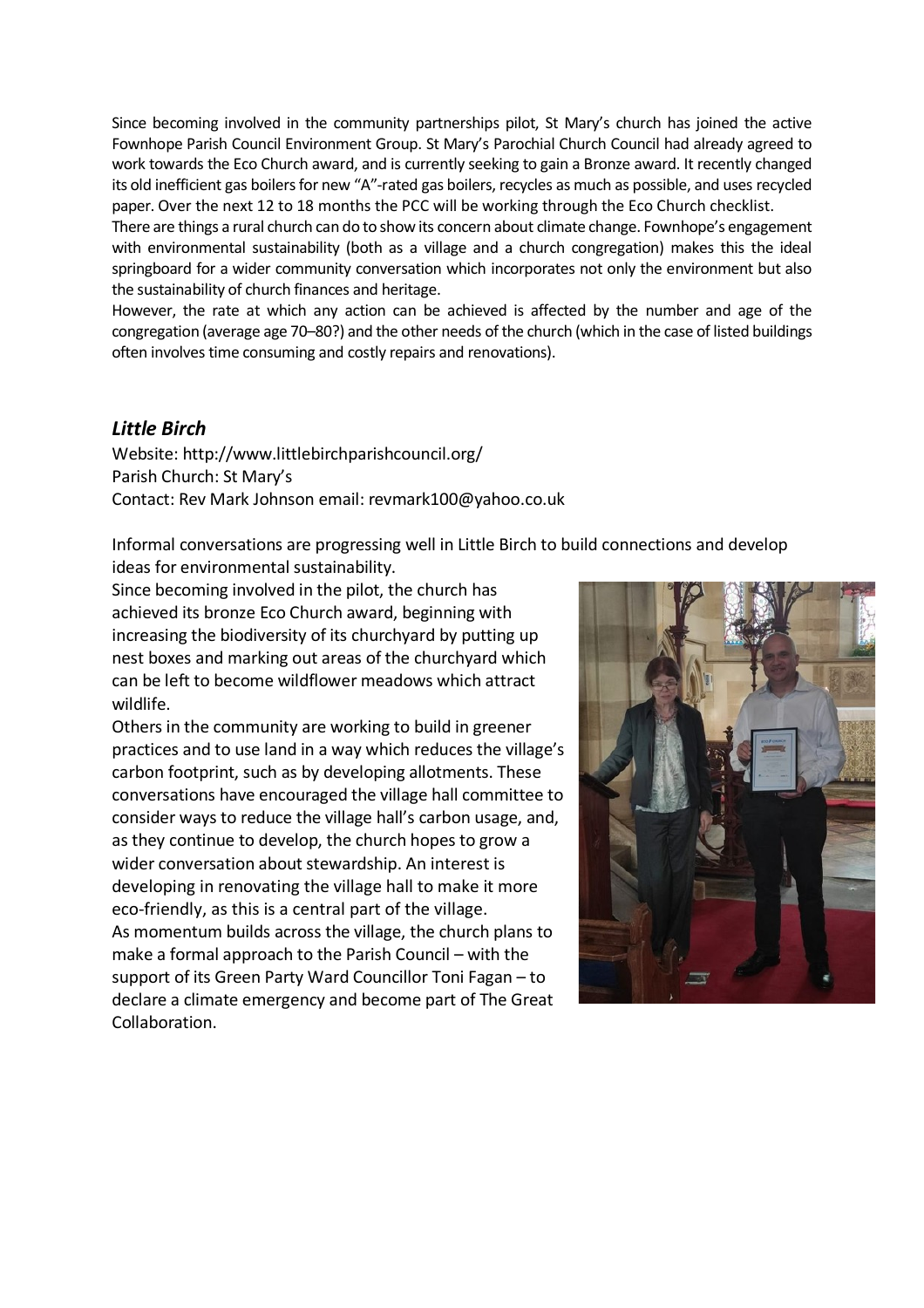#### *Lugwardine*

Website: https://bartestreewithlugwardinegroup-pc.gov.uk/ Facebook for group: https://www.facebook.com/groups/218623863676651 Parish Church: St Peter's, Lugwardine Contact: Rev Simon Tarlton email: simon.tarlton@gmail.com

St Peter's Lugwardine sees its progress towards an Eco Church award as part of a broader conversation. The PCC has voted to participate in a community-focused approach and is working towards the Bronze Eco Church award. As part of this, it is considering negotiating new deals for heating and lighting, and is exploring the possibility of incorporating solar panels into reordering plans.

The Parish Council has also agreed to work collaboratively. As a result, the Bartestree with Lugwardine Great Collaboration Group has been set up to bring together local groups and individuals who are committed to supporting our thriving villages and work together to address the climate and ecological crises. The first meeting was held in August.

This does not mean it is by any means all rosy! There are members of the Parish Council who are not convinced that climate change is a significant area of concern, and/or who are unconvinced that the Parish Council has a significant role to play. Lugwardine's proximity to Hereford also means that it has a much higher proportion of people who live in the village but socialise in Hereford, whose engagement with Lugwardine is limited.

The Lugwardine Collaboration has therefore decided to start small and build interest, willingness and momentum and hopefully to grow the community's knowledge of climate issues and how we can all help.

The focus is initially on increasing bio-diversity in the churchyard, areas of land maintained by the Parish Council, and people's gardens. The first activity was held on the 27th October to assess the biodiversity of the parish burial ground in Lugwardine. The group also lead a community hedge-planting day on the 27<sup>th</sup> November in Glebelands (by Bartestree Cross) following a grant from the Tree Council (as pictured). The Parish Council is working with 'Verging on Wild' to re-wild areas of land and provide information so that people understand what is happening and why. Through these initiatives the group plans to train some volunteers who could then offer to help identify species in private gardens, hopefully encouraging community collaboration which could be followed up with an Open Gardens event in 2022.

In parallel with this, an ongoing audit of community assets hopes to identify groups, businesses and individuals who may be interested in collaborating on an environmental initiative. As part of this, the



Lugwardine Collaboration plans to work closely with the school, potentially involving them in the re-wilding projects.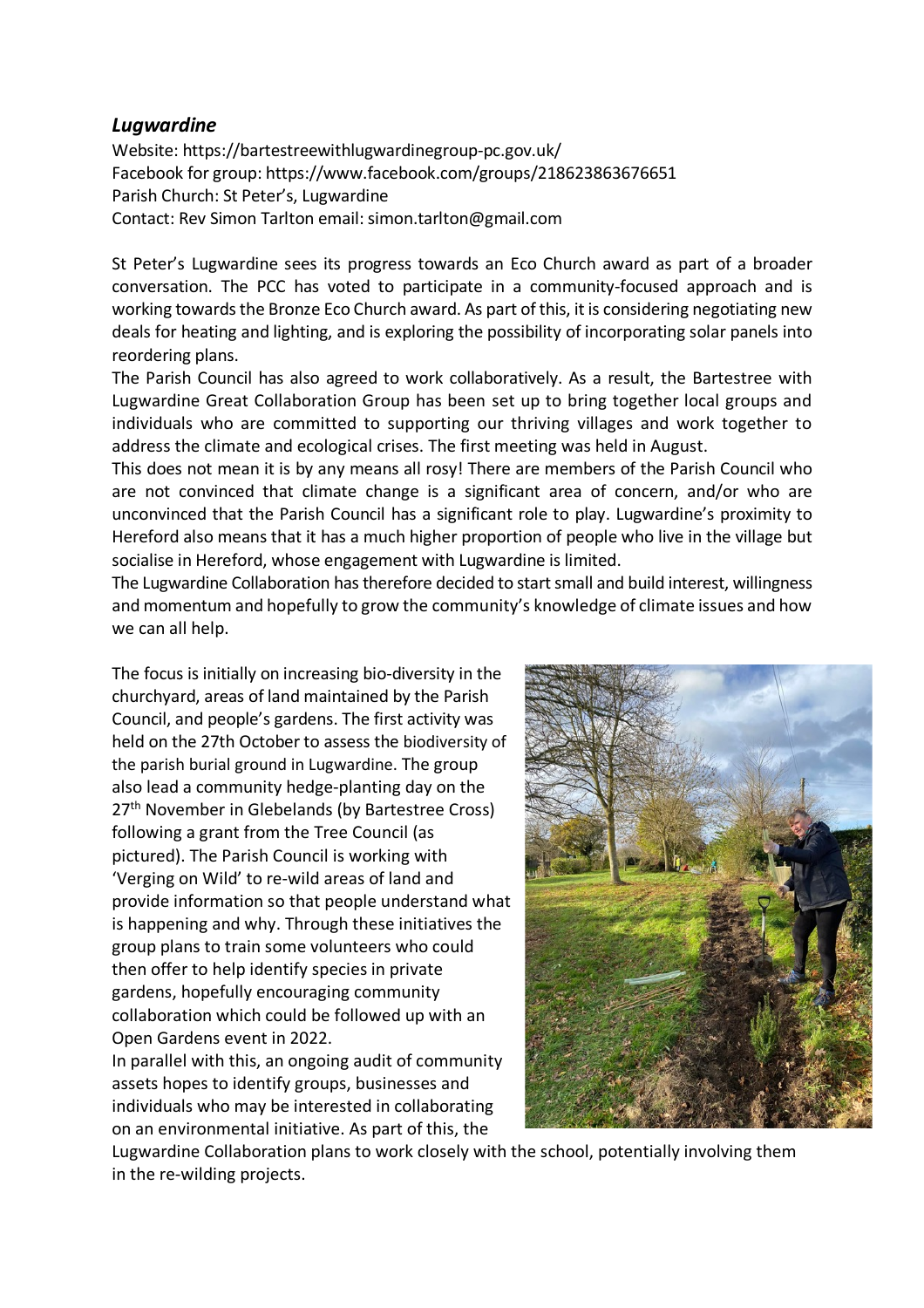The hope is that by starting small it will be feasible to engage people and build relationships and that this will then lead on to bigger and better things in terms of community involvement and partnership-working. This would include wider social and heritage issues and the environment, such as the aspiration to set up a community garden and to use the village's proximity to pilgrimage trails to explore links between the natural world and spirituality.

# *Orleton*

Website: https://orleton-pc.gov.uk/ and https://www.orletonvillage.co.uk/ Parish Church: St Georges Church Contact: Liz Mackay email: liz.mackay@hereford.anglican.org

Orleton is an active and engaged village with a wide range of community activities, but it can be easy to get into a comfortable groove and keep doing what has always been done, especially as most of the work is reliant on volunteers and change takes more effort. In church, for example, it is difficult to make a significant difference to the carbon footprint without a largescale re-ordering project to install under-floor heating, insulation etc., so while there has been considerable discussion of environmental sustainability within various different groups, the scale of the ultimate task can lead to inertia.

A major benefit of this pilot for Orleton has been the impetus to join up activities across the village, and to realise that it is worth doing the small things in order to get things going. LED lightbulbs, a green energy supplier and a churchyard that supports bio-diversity may not save the world, but they are a step in the right direction.

In spring 2021, a few things happened in parallel.

- St George's Orleton received funding from the National Lottery Heritage Fund to map and develop community assets, needs, events, and individual areas of interest and expertise. From this will emerge a five-year plan to build environmental, financial and social sustainability for the church. This will include how the church building is used as a community space.
- The Parish Council developed plans to review community support as part of Herefordshire Council's Talk Community programme.
- The Parish Council adopted an Environmental policy and the church received its bronze Eco Church award.
- Various other groups such as the Recreation Association were considering how to re-open following lockdown in a more sustainable way.

As a result, a project was established to discuss across the village what people value about Orleton and also what changes they may like to see. Through a village-wide survey and various discussions, some themes are emerging, one of which is environmental sustainability. A group has been formed to co-ordinate activity on this topic across the village, which has various plans including mass bulb-planting, planting perennials around the village, allowing areas of the churchyard, recreation ground and land maintained by the Parish Council to be re-wilded, and setting up an after-school club to work with the school's 'Eco Champions' and other interested children. The group also plans to link in with groups such as Evergreens (for over-60s) and the craft group to bring together the children's work with that of older people in the village, and to share ideas and skills for reducing the carbon footprint of our buildings (for example, church, school and village hall).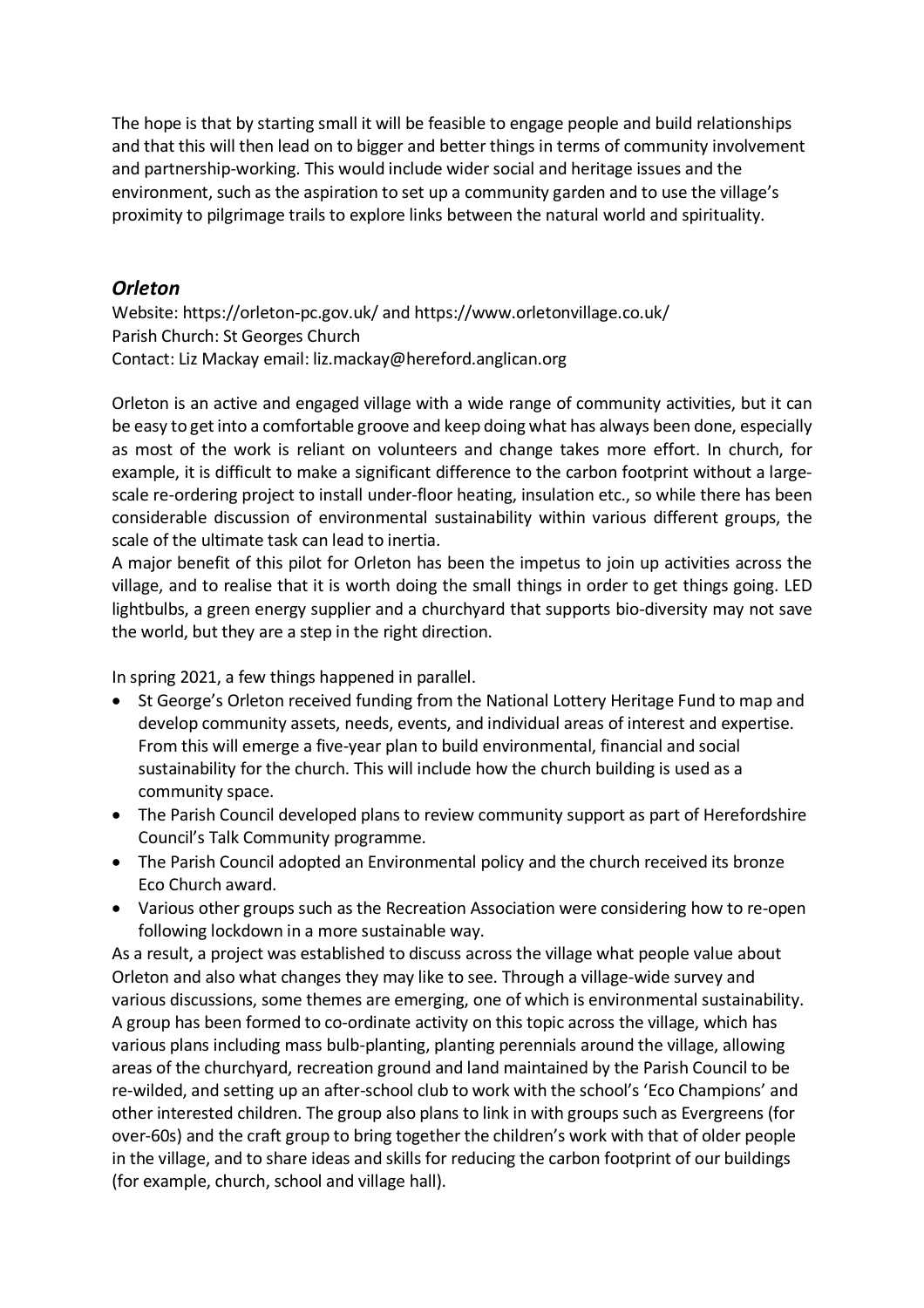A Village Festival took place on Saturday 18th September, followed by an ecumenical Harvest Festival in St George's Church on Sunday 19<sup>th</sup> September. St Georges also held an environment themed service on the 3<sup>rd</sup> October. The after-school club has now started which 12 children have signed up for and are attending very enthusiastically (see the attached photo of their innovative bug shelter), and a village community fund is in the process of being set-up.

It has not all been plain sailing. There has been resistance to working with other groups and a sense that running events in collaboration may result in less interest in (and less income for) the church. Inevitably in a small village, personalities and politics take on more weight than they might in an urban area and can prove tricky to navigate successfully. It is certainly sometimes tempting to stop the attempt to work together, but overall much more is being achieved – and much more rapidly – than any group could have done on its



own, as evidenced by the fact that no group working alone could have put on such a substantial village festival in such a short period or time, and no one group could be establishing an inter-generational programme of planting and re-wilding throughout the village.

# *Almeley*

Website: https://almeleypc.org/ and https://stmaryalmeley.org.uk/ Parish Church: St Mary's Contact: Rev. Guy Wilkinson & Vanessa Faulkner email: guy@gwilkinson.org.uk

Whilst not being one of the initial parish pilot group, the Parish of Almeley have recently formed a community green group to develop ideas and projects of an environmental nature and hence its inclusion here. The idea of a community green group, which was initially floated by Rev. Wilkinson from St Mary's Church, received a promising response with ten people from

across the community joining the initial meeting in May 2021. It now has a membership of around 20. For its first activity the group joined the national churchyards 'Count on Nature' in June, and 3 working parties assessed the grounds of St Mary's with people from the community and the village primary school spotting over 95 different species of plants, 39 creatures from ant to toad, 17 birds and 13 trees.